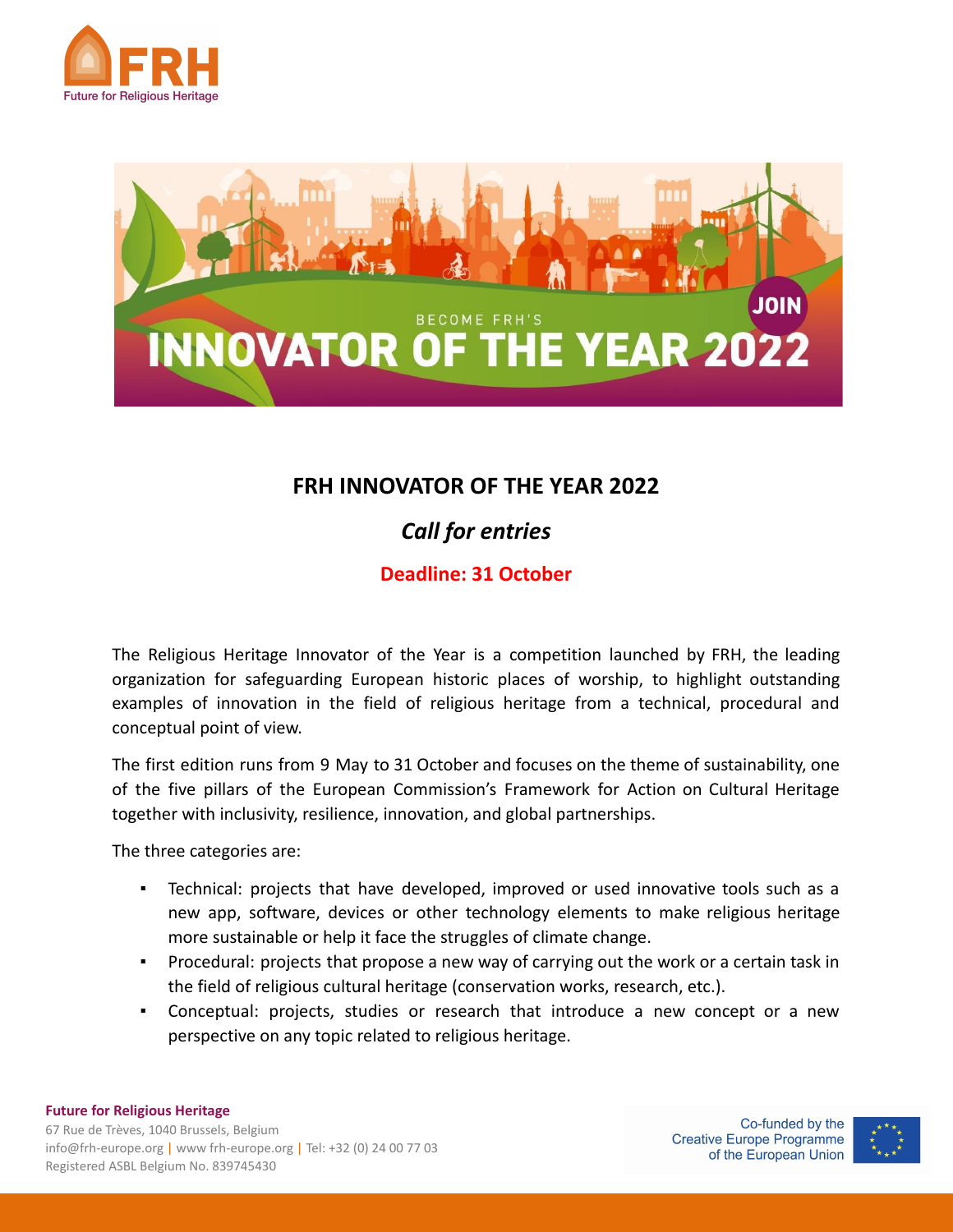

# **1. Important dates**

Submission of entries: from 9 May to 31 October 2022 Announcement of the 5 shortlisted applicants: 15 November 2022 Announcement of the winner and 4 finalists: 30 November 2022 Awards ceremony: 23 April 2023 in Lund (Sweden) at FRH's Biennial Conference.

#### **2. Who can apply**

The competition is open to European organisations, public administrations, universities, cultural heritage professionals, academics and researchers, students as well as representatives of European civil society with a project related to sustainability and religious heritage.

#### **3. Eligibility criteria**

Participating projects may be ongoing or completed. The jury will consider the following aspects:

#### **1) Innovation**

What makes the project innovative, is it a new idea or a significant improvement of existing elements? Does it use cutting edge technology? Does it propose a new way of carrying out the work? Does it provide a new vision of a certain topic?

#### **2) Sustainability**

How does the project contribute to sustainability?

## **3) Contribution to society**

How does the project benefit local communities, the town or region, European citizens and society in general?

#### **4) Project scope**

What is the impact of the project on the local, national and international levels? Has it actively involved other actors or stakeholders? Will it have a long-term impact?

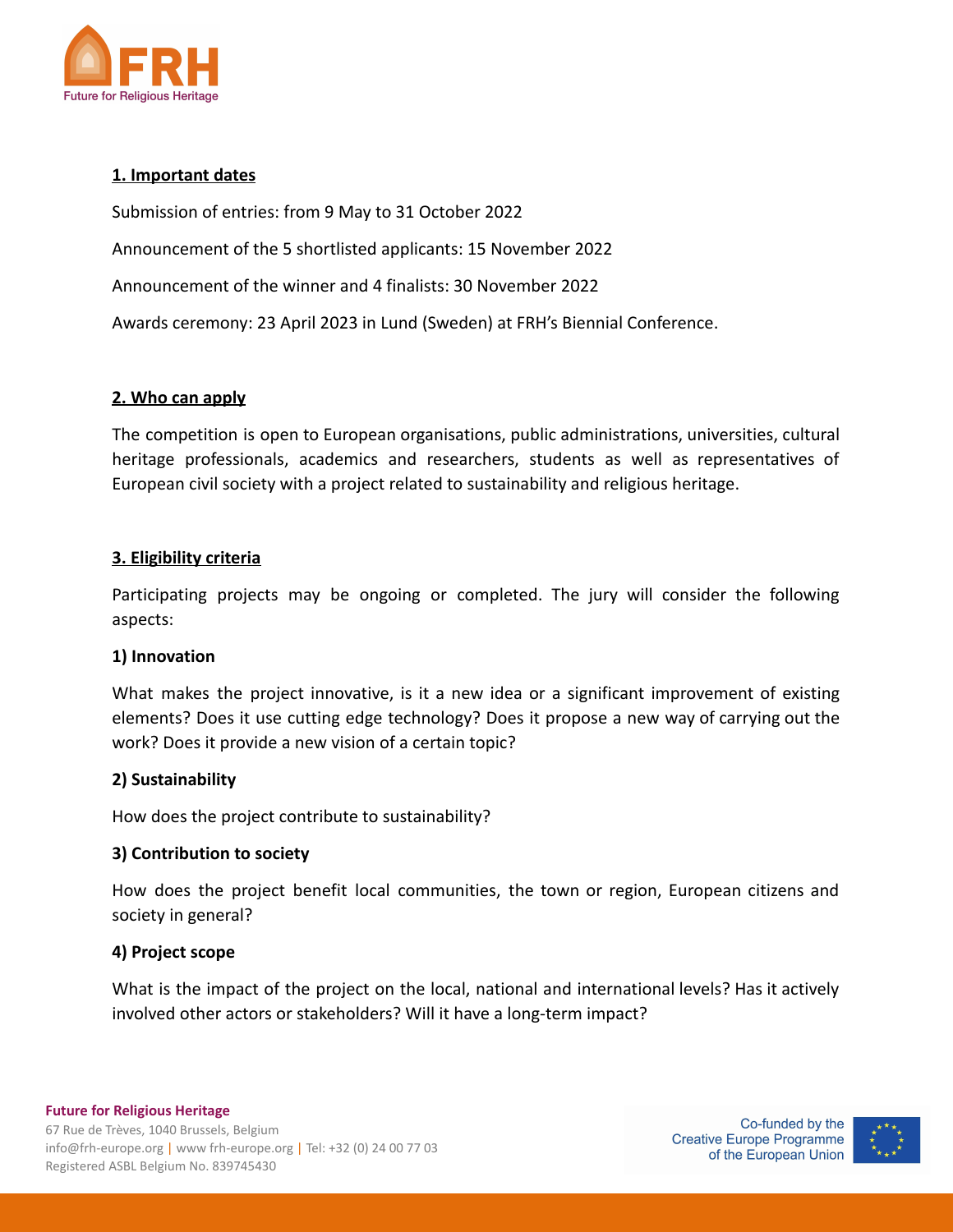

# **4. How to submit an entry**

The entries will be submitted via the application form on the competition's website. Candidates will be asked to provide the following information:

- a) Organisation/Individual name (if organization or group of people indicate representative)
- b) Contact information
- c) Name of project/activity
- d) Status of project/activity (finished or ongoing)
- e) Category (technical, procedural, conceptual)
- f) Description of project/activity (short form, annexes allowed)
- g) Why is this project/activity innovative?
- h) Photographs (if relevant)
- i) Annexes (if relevant)

## **5. Selection process and announcement of the winner**

## **1) Shortlisted applicants (by 15 November 2022):**

FRH's Executive Committee will review all the applications and select 5 finalists. The list of shortlisted candidates will be published on the FRH website by 15 November.

## **2) Selection of the winner (by 30 November 2022)**:

A Jury composed of one member of the FRH Scientific Committee, one member of the FRH Council, one Friend of FRH and one representative of European civil society will select one winner out of the 5 shortlisted candidates. Their decision will be announced on 30 November.

The projects of the winner and 4 finalists will be published on the FRH website with an overview of the project and an interview with the project leaders or representatives.

The winner and 4 finalists will be contacted by FRH to inform them of the Jury's decision and invite them to participate in the Awards Ceremony. FRH will cover the conference participation costs of the single winner up to a maximum of 1000€.